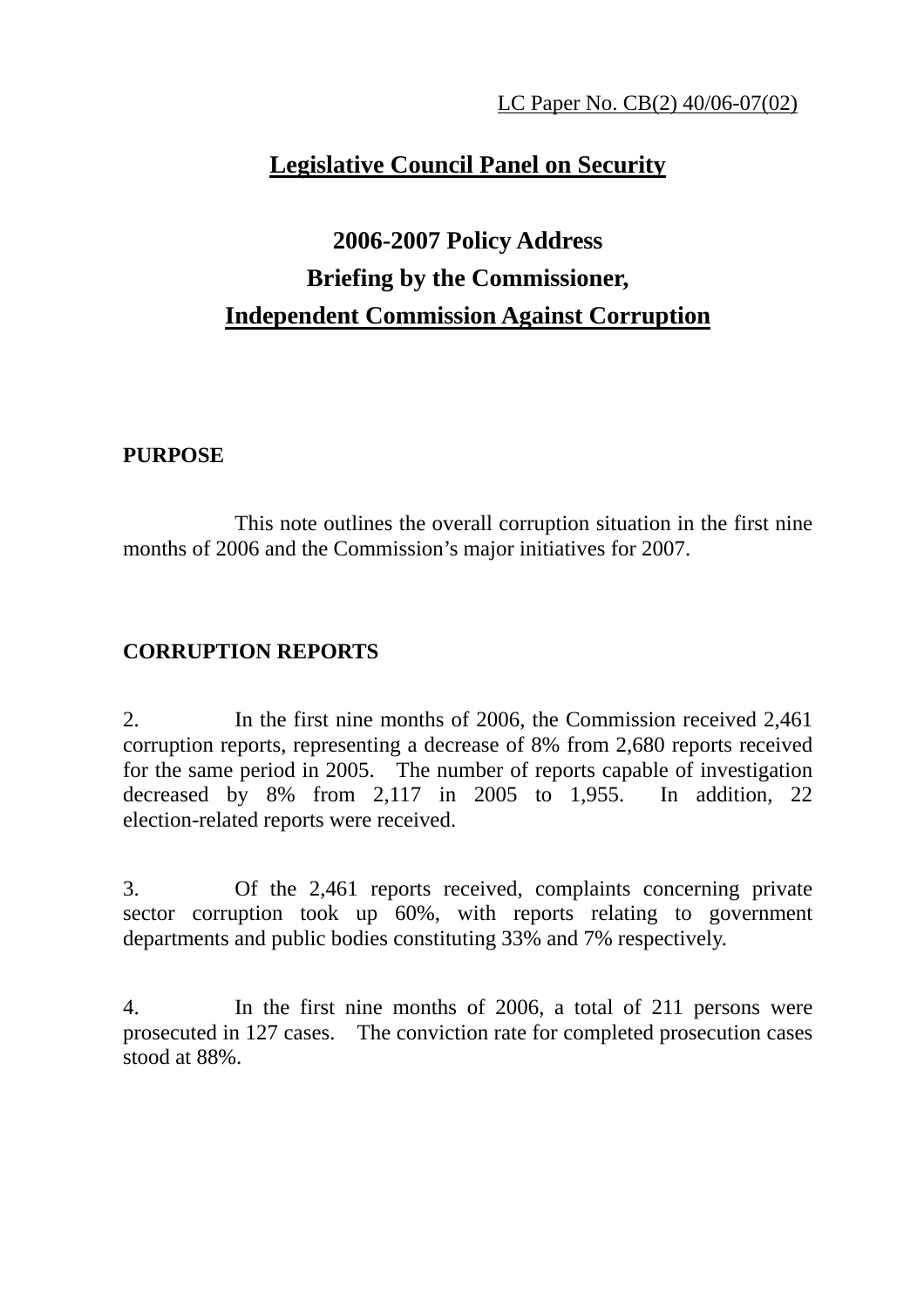#### **CORRUPTION SCENE**

5. Complaints against government departments, the private sector and public bodies recorded decreases of 5%, 9% and 15% respectively. Our analysis and intelligence indicate that the civil service remains clean and there is no sign of resurgence of syndicated corruption within the Government. Overall, corruption remains under control.

6. Reports concerning government departments fell by 5% (from 866 to 821) in the first nine months of 2006. Nevertheless, we remain concerned about incidences of misuse of office and impropriety in the procurement of goods and services, neglect of duty in the supervision of contractors and acceptance of entertainment from persons having official dealings and indebtedness through gambling and excessive spending. The situation is being closely monitored and proactively addressed through close partnership with government departments and the Civil Service Bureau.

7. Reports against the public bodies recorded a 15% decrease (from 209 to 177) when compared with the same period of 2005. Reports concerning District Councils (DC) also recorded a decrease of 12% (29 cases) and they were mainly related to allegations against DC members' involvement in misappropriation of public funds and abuse of authority.

8. Reports received in respect of private sector registered a decrease of 9% (from 1,605 to 1,463). The more corruption-prone areas in terms of number of corruption reports received were building management, finance and insurance and catering and entertainment services. Reports concerning building management accounted for 40% of the total number of reports received in this sector. The majority of the reports were related to the award of contracts and management of Owners' Corporation funds. Reports against the finance and insurance sector were mainly related to improper approval of loans and letter of credit, fraudulent insurance claims, improper transfer of funds, and abuse in the award of contracts. Reports pertaining to the catering and entertainment services sector were mostly related to receiving kickbacks from suppliers, acceptance of inferior goods and receiving bribes in return for inflated price/unnecessary orders.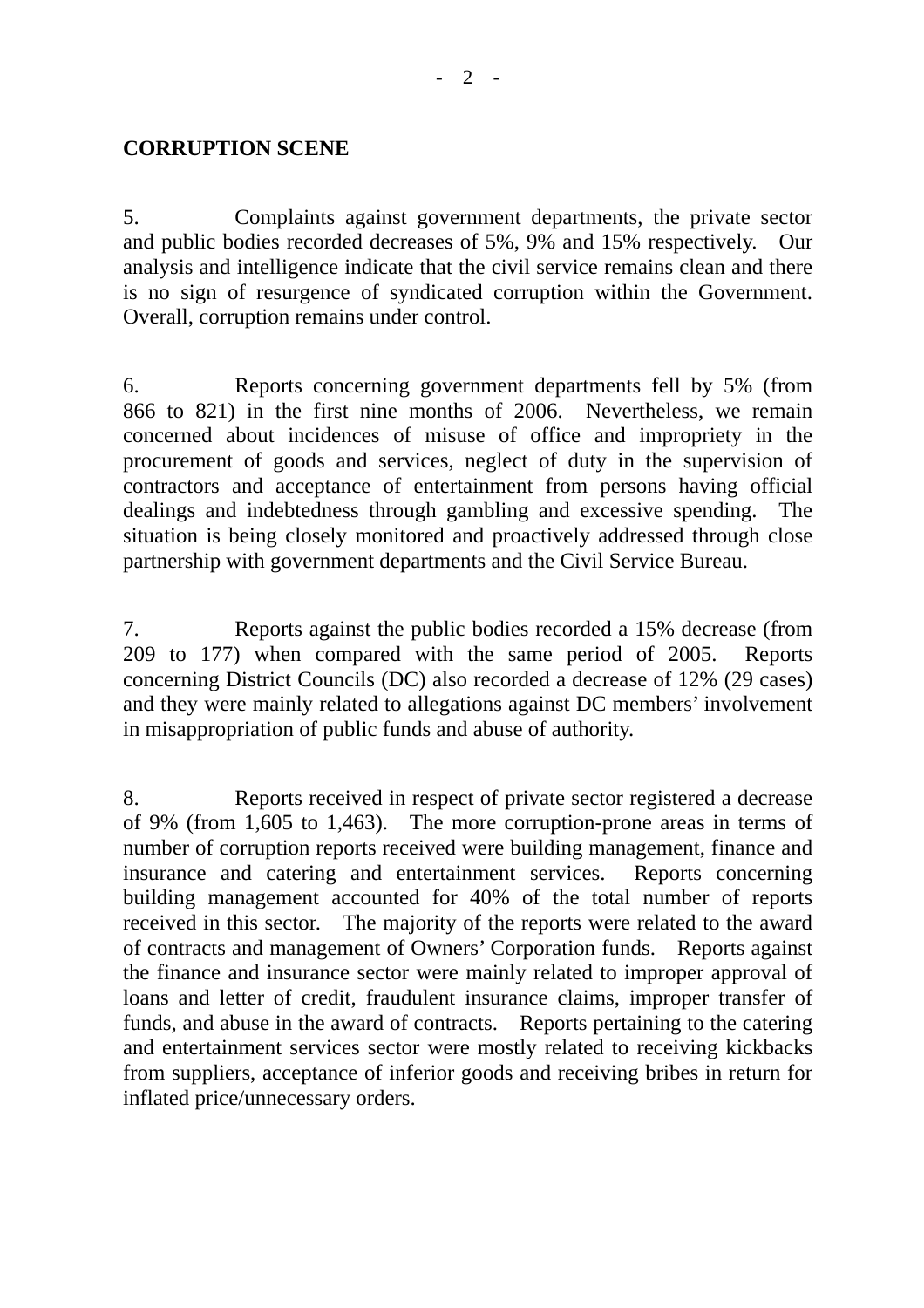9. In general, our efforts in combating corruption remain effective. The community continued to lend strong support to anti-corruption work. The proportion of complainants who identified themselves when reporting corruption remained high at 73%.

## **MAJOR INITIATIVES FOR 2007**

10. In the coming year, we will continue to tackle the corruption problem through effective investigation and prosecution, eliminate opportunities for corruption by introducing corruption resistant practices, educate the public on the evils of corruption and foster their support in fighting corruption.

11. On the operations front, we will strengthen effort in the following areas –

- (a) enhancing capability in intelligence gathering and analysis, witness protection and firearms and tactical training;
- (b) stepping up efforts to address the increasingly complex corruption problem in the building management sector through robust investigation, corruption prevention and preventive education; and
- (c) maintaining close liaison with the Home Affairs Department, Registration and Electoral Office, Electoral Affairs Commission and Police to ensure clean elections at all levels through robust and effective investigation of criminal corruption cases.

12. On the corruption prevention front, we will implement the following initiatives –

(a) assist the Food and Environmental Hygiene Department to put in place corruption prevention safeguards in food surveillance and food testing procedures administered by the newly established Centre for Food Safety;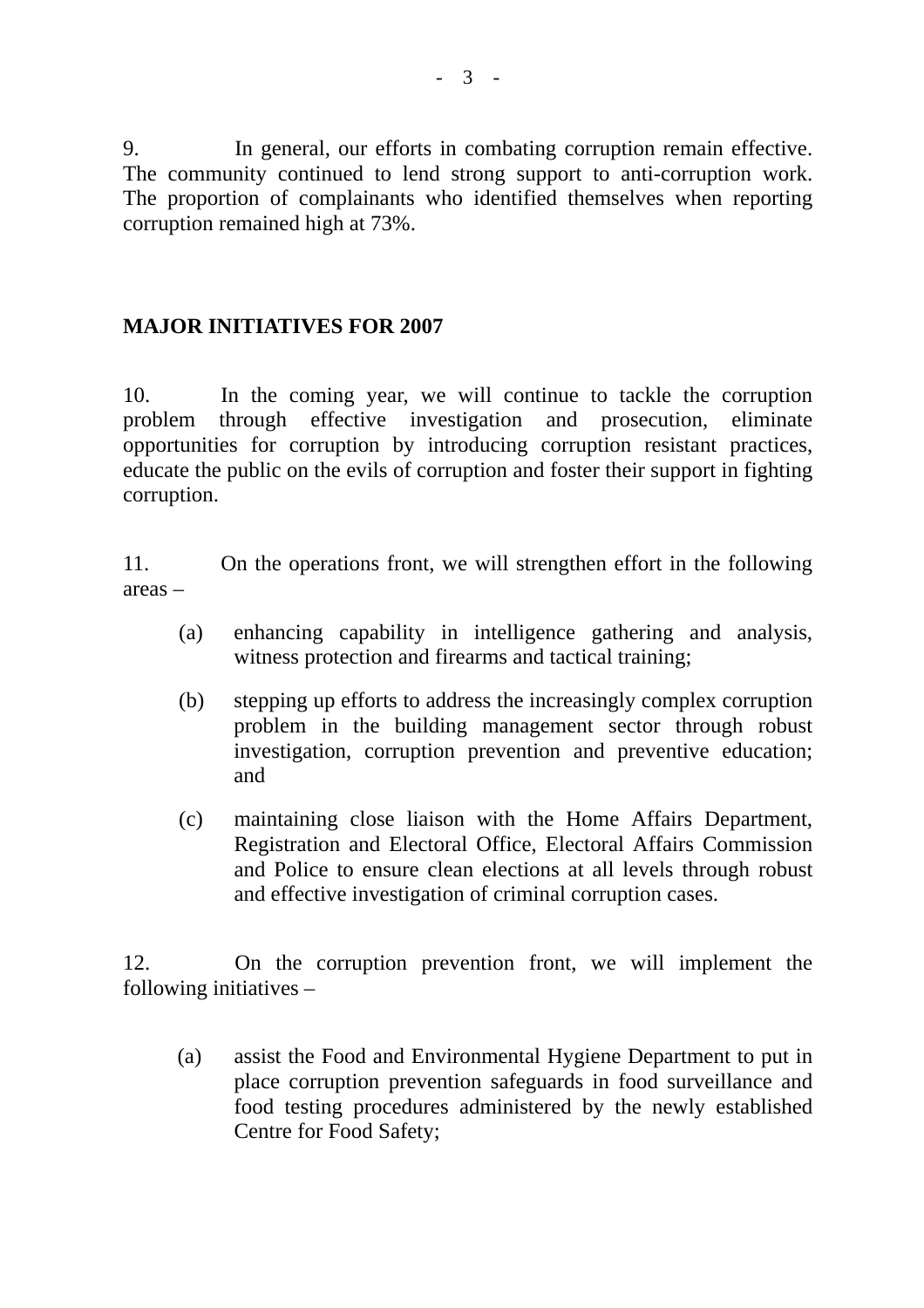- (b) assist the Lands Department in reviewing procedures for land control with a view to enhancing the corruption prevention safeguards;
- (c) assist the Environmental Protection Department to build in corruption prevention safeguards in the implementation of recycling schemes for waste products;
- (d) provide corruption prevention best practices and guidelines to Owners' Corporations for letting and administering building maintenance projects; and
- (e) assist the Securities and Futures Commission in reviewing the procedures for supervision of securities brokers with a view to enhancing the effectiveness of the monitoring measures.
- 13. On the community education front, our initiatives will include
	- (a) conducting a two-year ethics programme for the insurance industry to equip managers and supervisors with knowledge and skills in managing staff integrity and preventing corruption and to enhance frontline insurance agents' knowledge on anti-corruption legislation;
	- (b) conducting a two-year preventive education programme for entrepreneurs of Small-Medium Enterprises, to alert them to the importance of good governance and ethical practice and equip them with the knowledge and skills in preventing corruption in managing their business;
	- (c) launching a training module to provide systematic training for company directors to increase their awareness to the risk of corporate corruption and to equip them with the tools to perform their role ethically and accountably;
	- (d) launching an integrity programme for public officers engaged in management of outsourced works and services contracts. The programme aims to assist government departments and public bodies in managing their outsourced activities, to enhance public officers' awareness of common corruption pitfalls in the management of outsourcing contracts and to reinforce the concept of supervisory accountability among public sector managers;